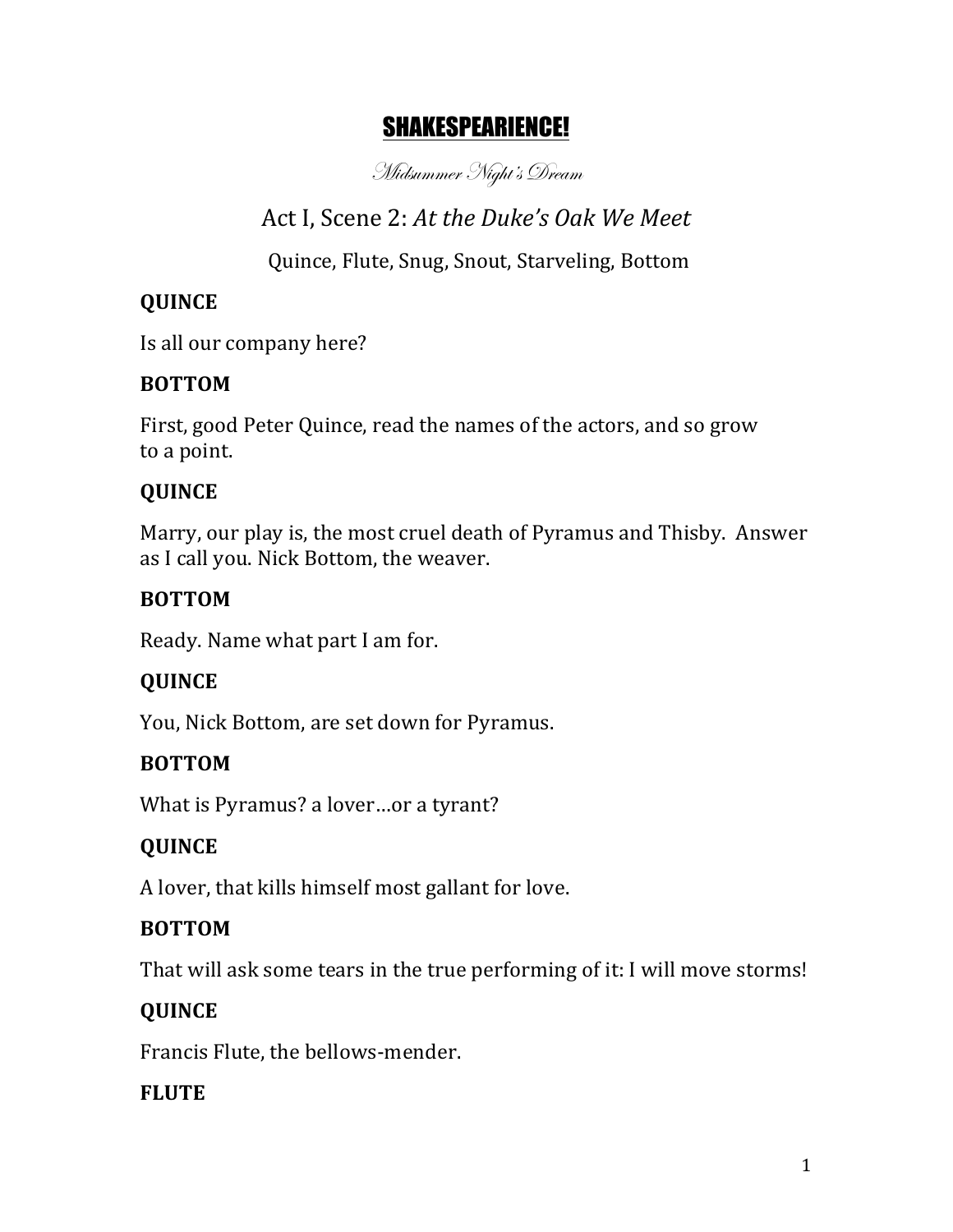#### Here, Peter Quince.

### **QUINCE**

Flute, you must take Thisby on you.

## **FLUTE**

What is Thisby? a wandering knight?

### **QUINCE**

It is the lady that Pyramus must love.

### **FLUTE**

Nay, faith, let me not play a woman; I have a beard coming.

## **QUINCE**

That's all one: you shall play it, and you may speak as small as you will.

### **BOTTOM**

Let me play Thisby too! I'll speak in a monstrous little voice. 'Ah, Pyramus, lover dear! thy Thisby dear, and lady dear!'

### **QUINCE**

No, no; you must play Pyramus: and, Flute, you Thisby.

### **BOTTOM**

Well, proceed.

### **QUINCE**

Robin Starveling, the tailor.

### **STARVELING**

Here, Peter Quince.

### **QUINCE**

Robin Starveling, you must play Thisby's mother. Tom Snout, the tinker.

### **SNOUT**